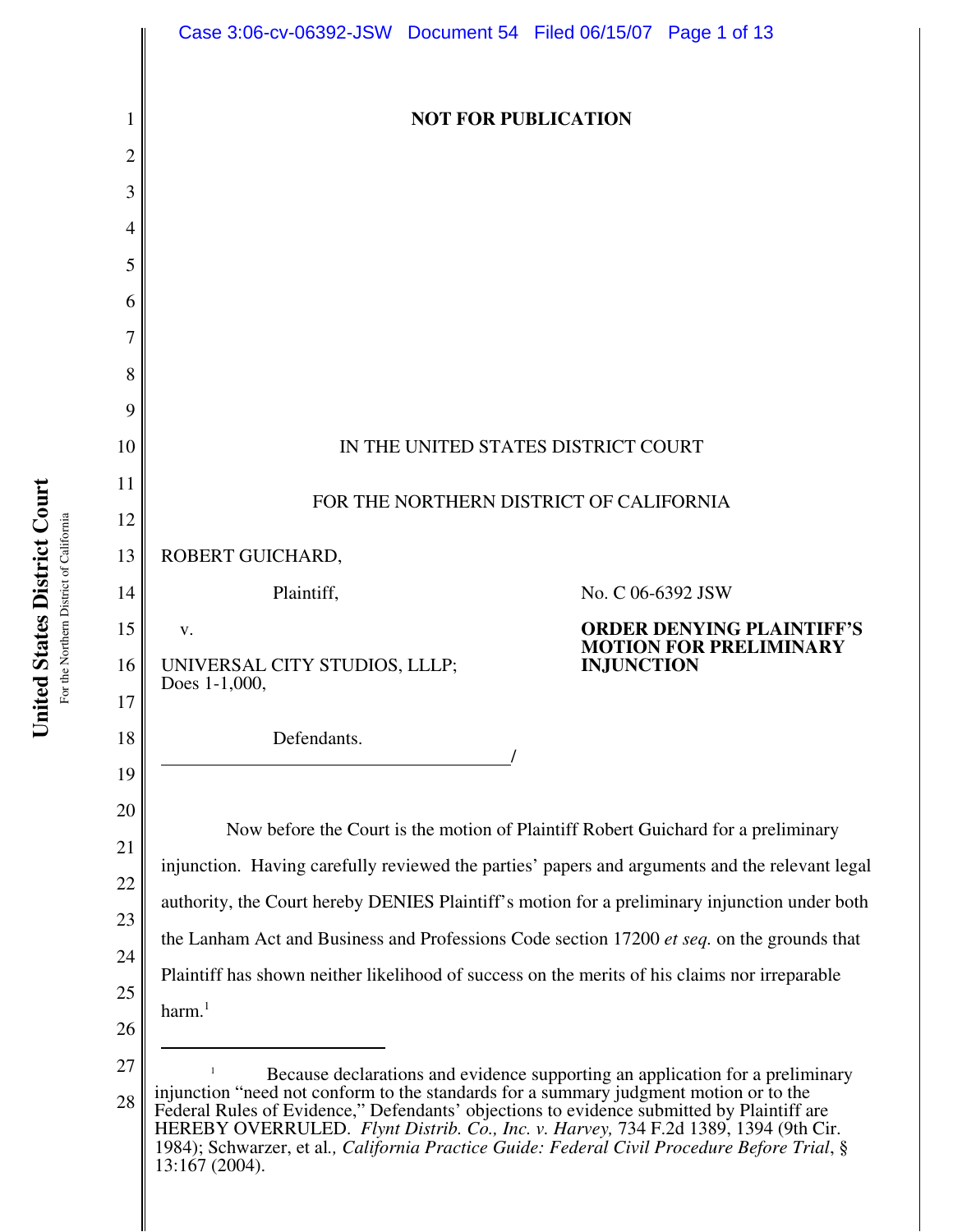### **BACKGROUND**

According to his complaint, Plaintiff is a small independent film producer who owns the registration for the internet domain name whisperoftheblue.com. On February 4, 2006, Plaintiff officially launched his WHISPER OF THE BLUE web presence consisting of his proposed, unproduced screenplay by the same title about an ex-Navy SEAL, who sets out to find the sunken ship of gold, the Yorke, and comes face to face with Blackbeard Junior, the notorious modern-day pirate. (Declaration of Robert Guichard ("Guichard Decl."), Ex. 2.) The website also contains information about the proposed film project as well as information about the submersible used for filming underwater and for other diving purposes. (*See id.*)

10 11 12 13 14 15 16 17 18 19 Plaintiff seeks to enjoin defendant Universal City Studios, LLLP from using "Whisper" as the title of its upcoming motion picture, which has been in production since November 2004. Defendants' upcoming film is a supernatural thriller that revolves around the kidnap of a seemingly meek 10-year-old boy whose kidnappers soon realize is far less innocent than he appears, and, while the boy may be quiet, they had better be careful because his whisper "may be the last thing that they hear." (Declaration of Adam Mehr ("Mher Decl."), Ex. B.) Plaintiff maintains that he has gained exclusive control over the use of the word "whisper" in the title of his project because he has acquired a service mark in the website domain name for "providing information, via the intent, in the field of entertainment, namely, the development, production and distribution of motion picture films." (Complaint at  $\P$  11.)

20 21 The Court will address the specific facts relevant to this motion as they are pertinent to the analysis.

#### **ANALYSIS**

23 24 25 26 27 28 The standards for obtaining a preliminary injunction are well established. It is appropriate to issue a preliminary injunction if the moving party establishes either (1) a combination of probable success on the merits and the possibility of irreparable injury, or (2) that serious questions are raised and the balance of hardships tips sharply in favor of the moving party. *Stuhlbarg Intern. Sales Co. v. John D. Brush and Co.*, 240 F.3d 832, 839-840 (9th Cir. 2001).

1

2

3

4

5

6

7

8

9

22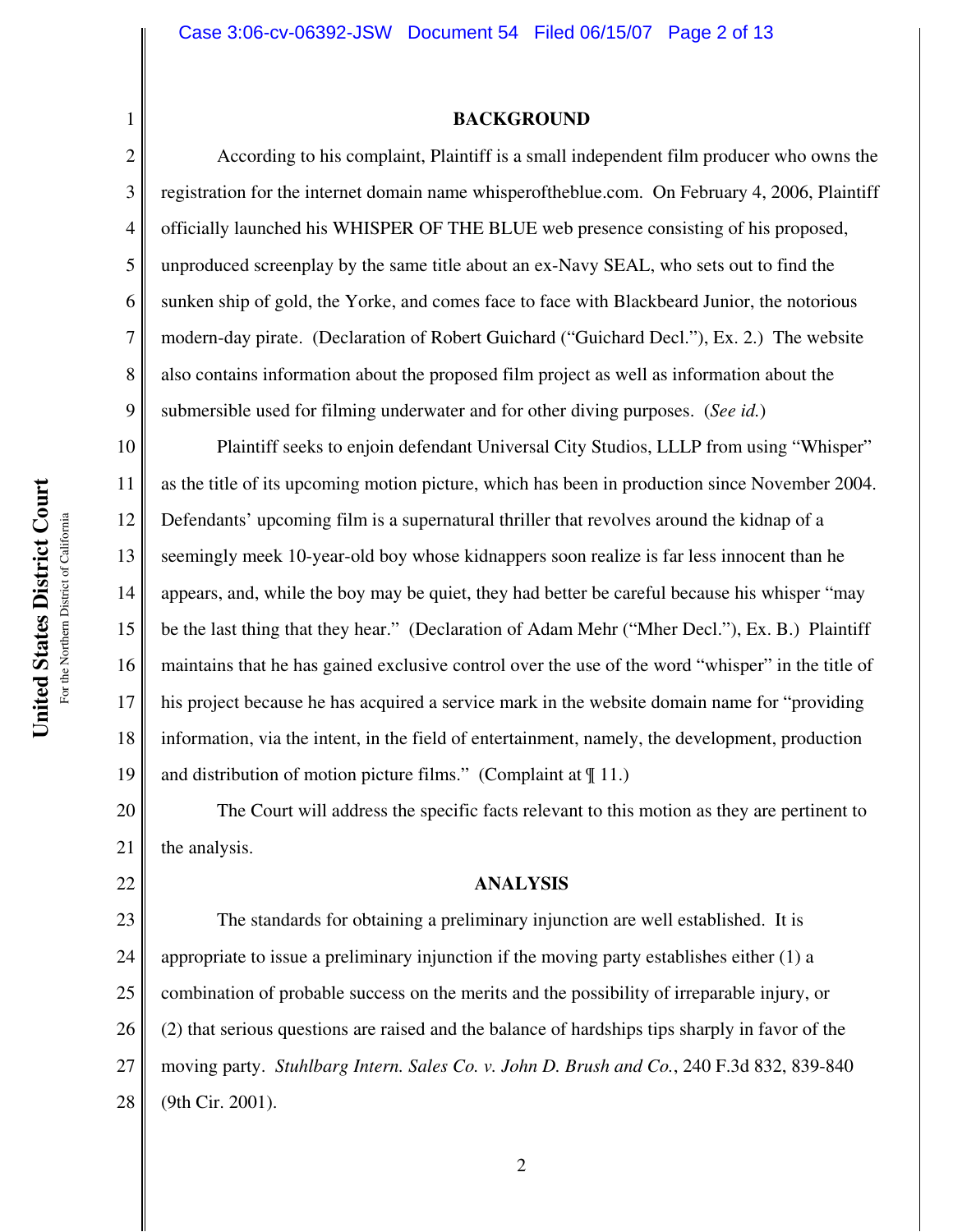2 3 4 5 6 7 In trademark cases, "irreparable injury may be presumed from a showing of likelihood of success on the merits." *GoTo.Com, Inc. v. Walt Disney Co.,* 202 F.3d 1199, 1205 n.4 (9th Cir. 2000). "Because injunctive relief prior to trial is a harsh and extraordinary remedy, it is to be granted sparingly and only in cases where the issues are clear and well defined and the plaintiff has established a reasonable certainty of prevailing at trial." *Watermark, Inc. v. United Stations, Inc.*, 219 U.S.P.Q. 31, 32-33 (C.D. Cal. 1982), citing *Dymo Industries, Inc. v. Tapeprinter, Inc.*, 326 F.2d 141 (9th Cir. 1964).

8

1

#### **A. Plaintiff Fails to Show Likelihood of Success on his Lanham Act Claims.**

9 10 11 12 13 14 15 16 17 Plaintiff contends that Defendants' use of a confusingly similar mark constitutes reverse confusion, whereby Defendants' use of the title "Whisper" will cause consumers to believe that Defendants, and not Plaintiff, are the source of the trademarked product, whisperoftheblue.com. *See Dreamwerks Production Group, Inc. v. SKG Studio, d/b/a Dreamworks SKG,* 142 F.3d 1127, 1130 (9th Cir. 1998) ("The question in such cases is whether consumers doing business with the senior user might mistakenly believe that they are dealing with the junior user. More specifically, the question here is whether a reasonable consumer attending a Dreamwerkssponsored convention might do so believing it is a convention sponsored by DreamWorks.") Plaintiff seeks an order directing Defendants to change the title of their upcoming movie.

18 19 20 21 22 23 24 25 26 27 28 To prevail on his Lanham Act claim, Plaintiff must show that he has a valid, protectable trademark interest, and that Defendants' use of the title "Whisper" causes a likelihood of confusion in the minds of the relevant consuming public. *See Comedy III Products, Inc. v. New Line Cinema,* 200 F.3d 593, 594 (9th Cir. 2000); *AMF Inc. v. Sleekcraft Boats,* 599 F.2d 341, 348-49 (9th Cir. 1979). To show that he has a protectable trademark interest, Plaintiff must have been the first to use the mark in the sale of goods or services. *Garden of Life, Inc. v. Letzer,* 318 F. Supp. 2d 946, 957 (C.D. Cal. 2004) (*quoting Sengoku Works, Ltd. v. RMC Int'l, Ltd.,* 96 F.3d 1217, 1219 (9th Cir. 1996)). "It is axiomatic in trademark law that the standard test of ownership is priority of use. To acquire ownership of a trademark it is not enough to have invented the mark first or even to have registered it first; the party claiming ownership must have been the first to actually use the mark in the sale of goods or services." *Sengoku,* 96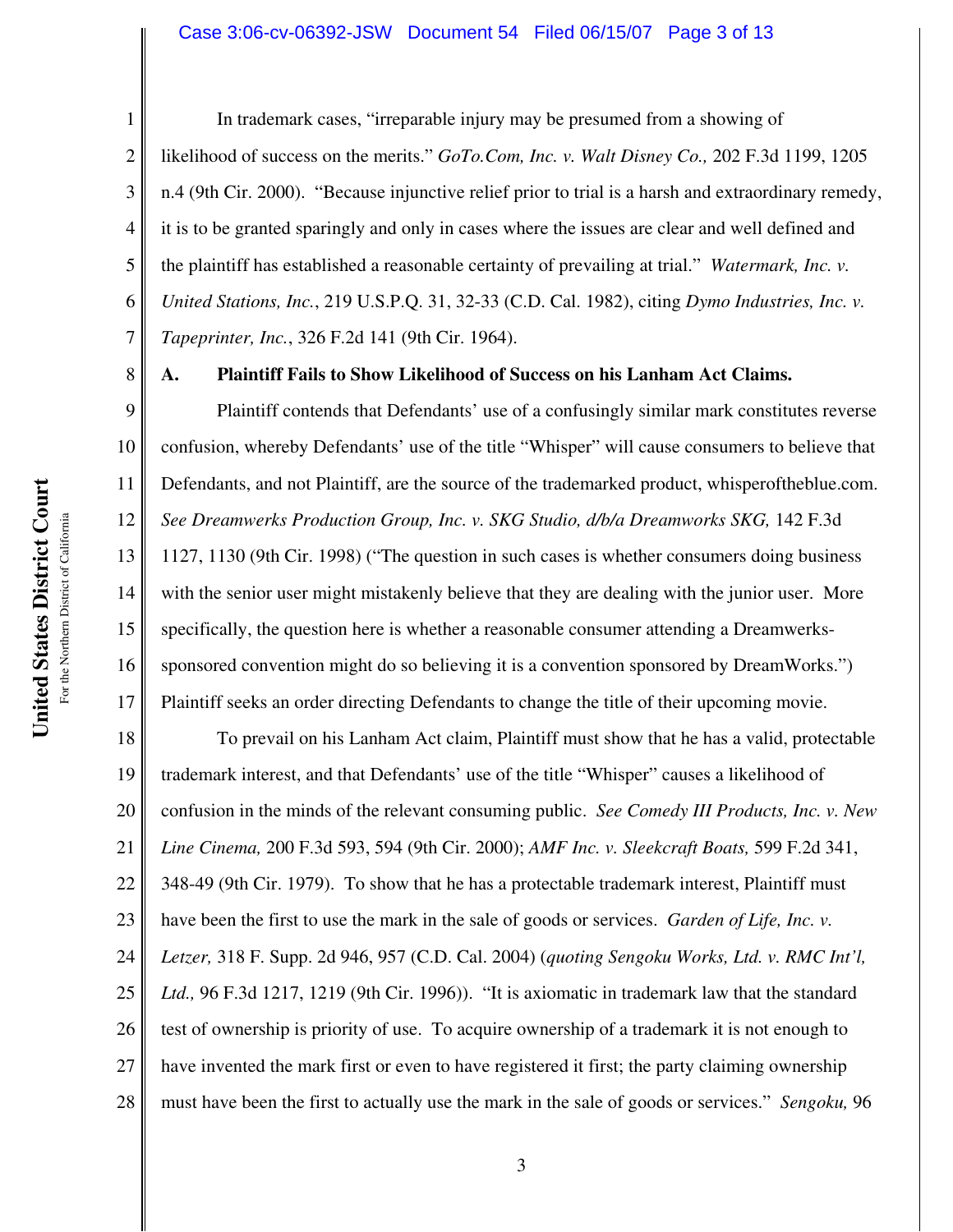### Case 3:06-cv-06392-JSW Document 54 Filed 06/15/07 Page 4 of 13

F.3d at 1219. Next, Plaintiff must demonstrate that his mark is inherently distinctive or that it has acquired secondary meaning. *Glow Industries, Inc. v. Lopez,* 252 F. Supp. 2d 962, 977 (C.D. Cal. 2002) (citations omitted). Secondary meaning is "the mental association by a substantial segment of consumers and potential consumers between the alleged mark and a single source of the product." *Levi Strauss & Co. v. Blue Bell, Inc.,* 778 F.2d 1352, 1354 (9th Cir. 1985) (citations omitted). Marks that are suggestive, arbitrary or fanciful are inherently distinctive, whereas descriptive marks are entitled to protection only upon a showing of secondary meaning. *Glow,* 252 F. Supp. 2d at 977. Only after Plaintiff demonstrates that he has a valid, protectable trademark interest does the Court turn to the *Sleekcraft* factors.

10

1

2

3

4

5

6

7

8

9

## **1. Plaintiff has not established a protectable trademark interest.**

11 12 13 14 15 16 17 18 19 20 The Court finds that Plaintiff has not established likelihood of success on the merits of his Lanham Act claims because his described use of the WHISPER OF THE BLUE mark does not satisfy the "use in commerce" requirement necessary to establish priority of use. *See Garden of Life,* 318 F. Supp. 2d at 959. Although Plaintiff alleges that there have been multiple visits to his website since its launch on February 4, 2006, this minimal use does not establish "use in commerce" as required to establish priority. (*See* Guichard Decl., ¶¶ 18-21, Exs. 5-7 (detailing number of hits in recent months)); *but see Garden of Life*, 318 F. Supp. 2d at 958-59 (sporadic use of the mark on various goods and services with no evidence of sales held to be insufficient to constitute trademark use for establishing priority). There is no showing that Plaintiff has used his mark in the actual sale or advertising of services in commerce.

21 22 23 24 25 26 27 28 Plaintiff's use of the mark does not establish commercial use such that consumers would associate the WHISPER OF THE BLUE mark with Plaintiff's website. *See Panavision Int'l L.P. v. Toeppen,* 141 F.3d 1316, 1324 (9th Cir. 1998) (domain name registration does not necessarily constitute use, standing alone, to confer common law trademark rights); *Matrix Motor Co., Inc. v. Toyota Jidosha Kabushiki Kaisha,* 290 F. Supp. 2d 1083, 1089 (C.D. Cal. 2003) (plaintiff's goals and dreams of selling a high end car under a certain mark do not create trademark rights); *Keane v. Fox Television Stations, Inc.,* 297 F. Supp. 2d 921, 936 (S.D. Tex. 2004) *aff'd Keane v. Fox Television Stations, Inc.,* 129 Fed. Appx. 874 (5th Cir. March 17,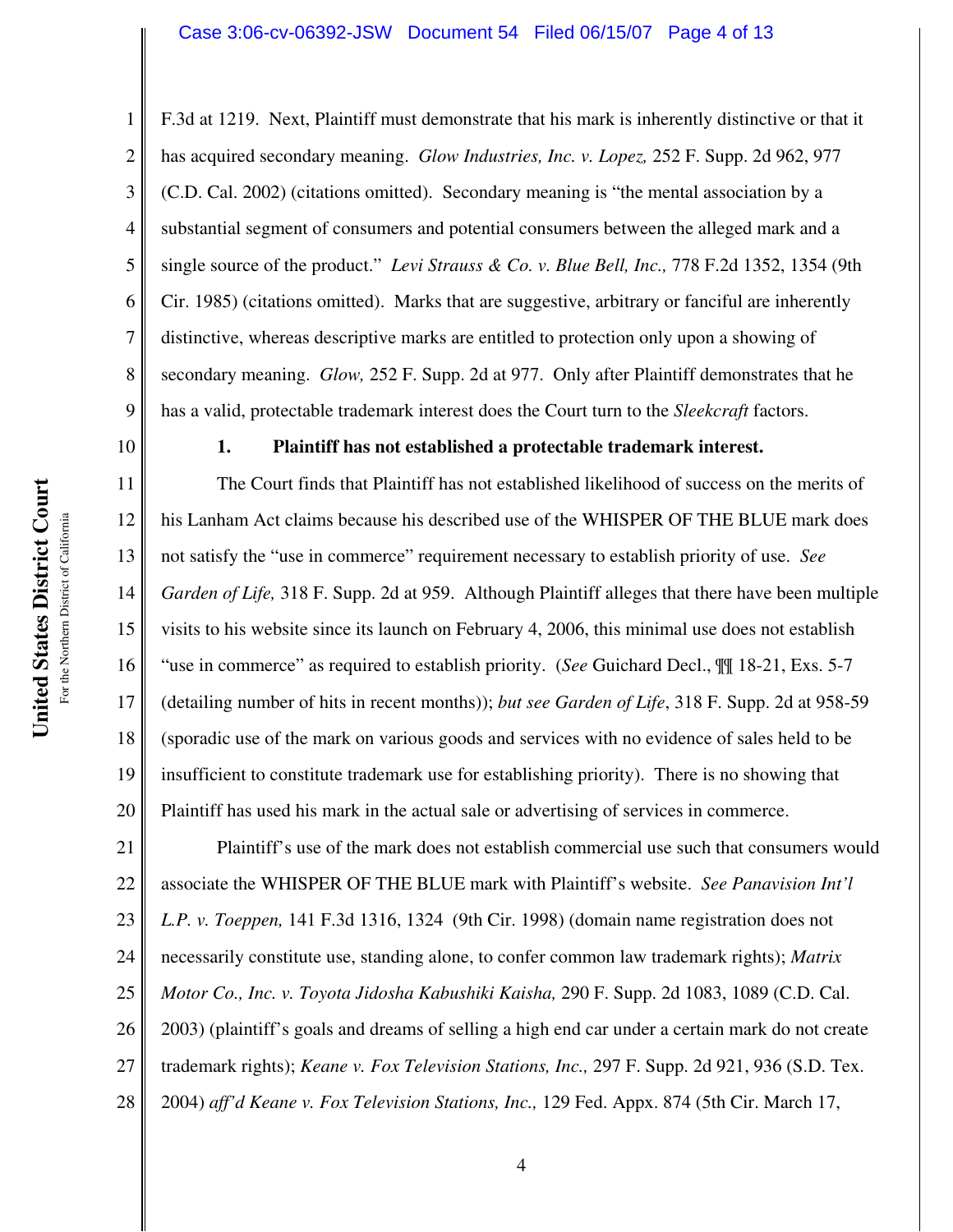2005) (unpublished); *Silberstein v. Fox Entertainment Group, Inc.,* 424 F. Supp. 2d 616, 633 (S.D.N.Y. 2004) (advertisement in attempt to obtain a deal for a motion picture or television series does not constitute use); 2 J. Thomas McCarthy, *Trademarks and Unfair Competition* § 16:11 (4th ed. 2004) ("The mere fact that a party conceived the idea of a trademark and discussed it with others does not establish priority as of the date of those events.").

The earliest point in time that Plaintiff's use of his WHISPER OF THE BLUE mark could constitute "use in commerce" is on February 4, 2006 when he launched his web-site. At that time, however, Defendant had already commenced production of its movie "Whisper" and had invested in excess of \$12 million on the project. (*See* Mehr Decl., ¶¶ 3-9, Exs. C-M.) The evidence before the Court does not establish priority of use.

11 12 13 14 15 16 17 18 19 20 21 22 23 24 25 26 27 28 Plaintiff's contentions that he retains a protectable trademark interest by virtue of registration of his service mark as a domain name is unsupported. On reply, Plaintiff argues that he is not asserting trademark rights in the title of his screenplay, Whisper of the Blue, but rather he is "only asserting trademark rights in and to WHISPER OF THE BLUE as used on the whisperoftheblue.com website for services in International Class 41 of 'providing information, via the internet, in the field of entertainment, namely, the development, production and distribution of motion picture films.'" (*See* Reply at 3.) This argument fails for several reasons: first, because Plaintiff seeks not to enjoin the use of a similar domain name as used by Defendants but rather to enjoin the use of one word of his domain name as the title of their film; second, because there is no indication that there is any recognizable commercial use of Plaintiff's domain name for the sale of goods or services; and third, there is no indication that Plaintiff's use of the domain name is anything more than allocating an internet address associated with Plaintiff's project, akin to designating an address to locate goods or services. *See Brookfield Communications, Inc. v. West Coast Entertainment Corp.*, 174 F.3d 1036, 1052 (9th Cir. 1999) (holding that registration of a domain name may convey trademark rights even before any goods or services are actually sold, if the use is sufficiently public together with the totality of the domain registrant's prior actions); *see also Data Concepts, Inc. v. Digital Consulting, Inc.*, 150 F.3d 620, 627 (6th Cir. 1998) (Merritt, J., concurring) ("When a domain

1

2

3

4

5

6

7

8

9

10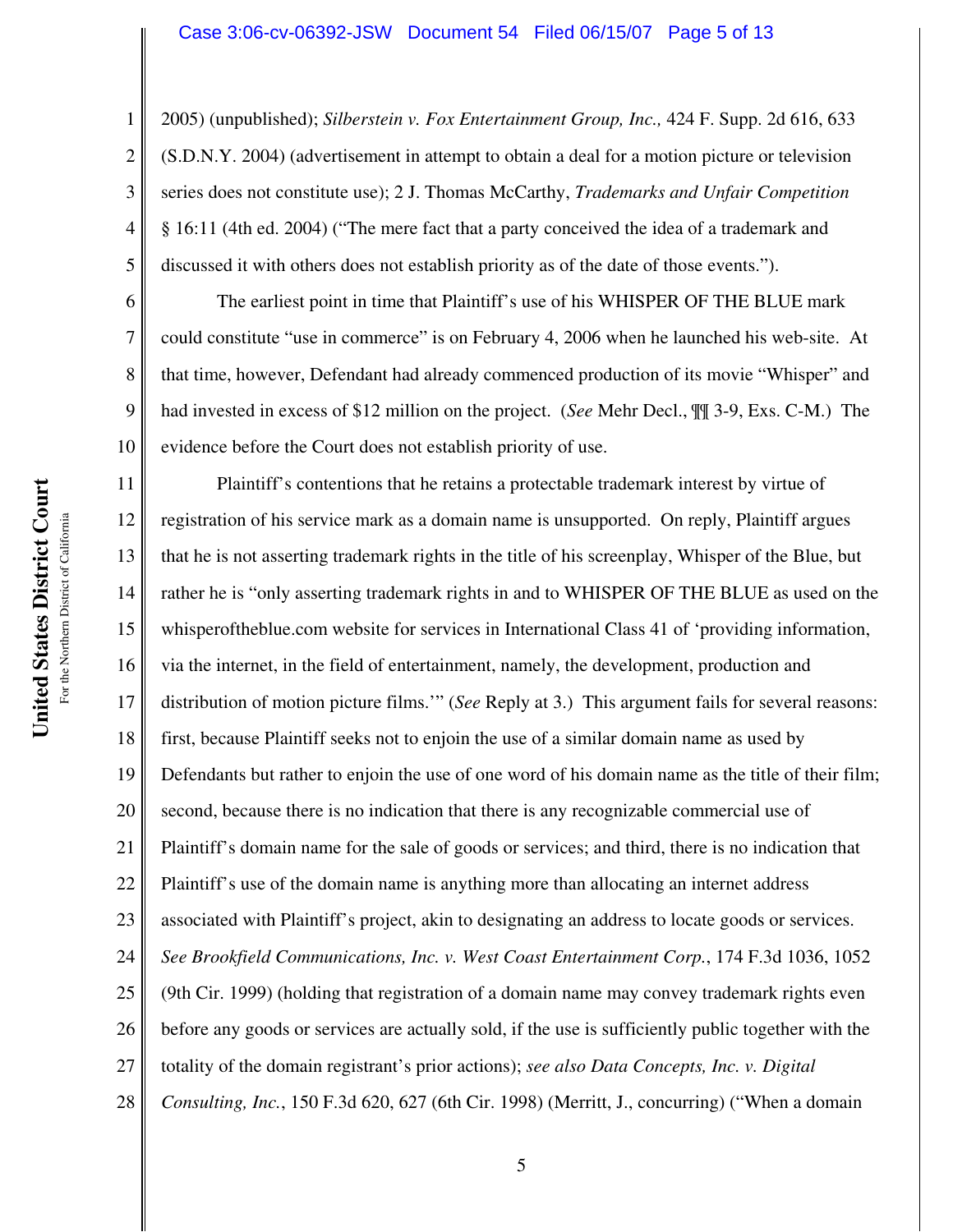## Case 3:06-cv-06392-JSW Document 54 Filed 06/15/07 Page 6 of 13

name is used only to indicate an address on the Internet and not to identify the source of specific goods and services, the name is not functioning as a trademark."); *see also Panavision,* 141 F.3d at 1324 (domain name registration does not constitute use, standing alone, sufficient to confer common law trademark rights).

Based on the foregoing, Plaintiff has not established a likelihood of success on his Lanham Act claim. The Court need not address the additional factor of determining whether Plaintiff's mark is inherently distinctive or has acquired secondary meaning. Plaintiff has failed to establish priority of use and it is unclear whether he is attempting here to protect only the domain name address or the term "whisper" in the title of a product related to the motion picture industry. Regardless, the Court examines the *Sleekcraft* factors and addresses Plaintiff's claims on the merits.

1

2

3

4

5

6

7

8

9

10

11

12

13

14

15

16

## **2. The** *Sleekcraft* **Factors Weigh Against Granting a Preliminary Injunction.**

Only after Plaintiff demonstrates that he has a valid, protectable trademark interest does the Court turn to the *Sleekcraft* factors. Although Plaintiff fails to demonstrate he has a protectable trademark interest, the Court still turns to the *Sleekcraft* analysis to demonstrate that the Court finds Plaintiffs fails to establish probable success on the merits of his claim.

17 18 19 20 21 22 23 24 25 26 27 To evaluate the likelihood of confusion, the Court analyzes the following factors: (1) strength of the mark; (2) relatedness or proximity of goods; (3) similarity in appearance, sound, and meaning; (4) evidence of actual confusion; (5) marketing channels used; (6) degree of care likely to be exercised by the consumer; (7) Defendants' intent in selecting the mark, and; (8) likelihood of expansion of the product lines. *Sleekcraft*, 599 F.2d at 352. The Court need not address all of the factors, nor must Plaintiff establish that each weighs in its favor in order to establish a likelihood of confusion. *Glow,* 252 F.Supp.2d at 986. The first three factors are especially relevant in reverse confusion cases. *Dreamwerks,* 142 F.3d at 1130. Here, analysis of the *Sleekcraft* factors demonstrates that even if Plaintiff could establish priority of use, he fails to show that the *Sleekcraft* factors weigh in his favor. The similarity of the marks has always been considered the most critical factor in the analysis. *GoTo.com*, 202 F.3d at 1205.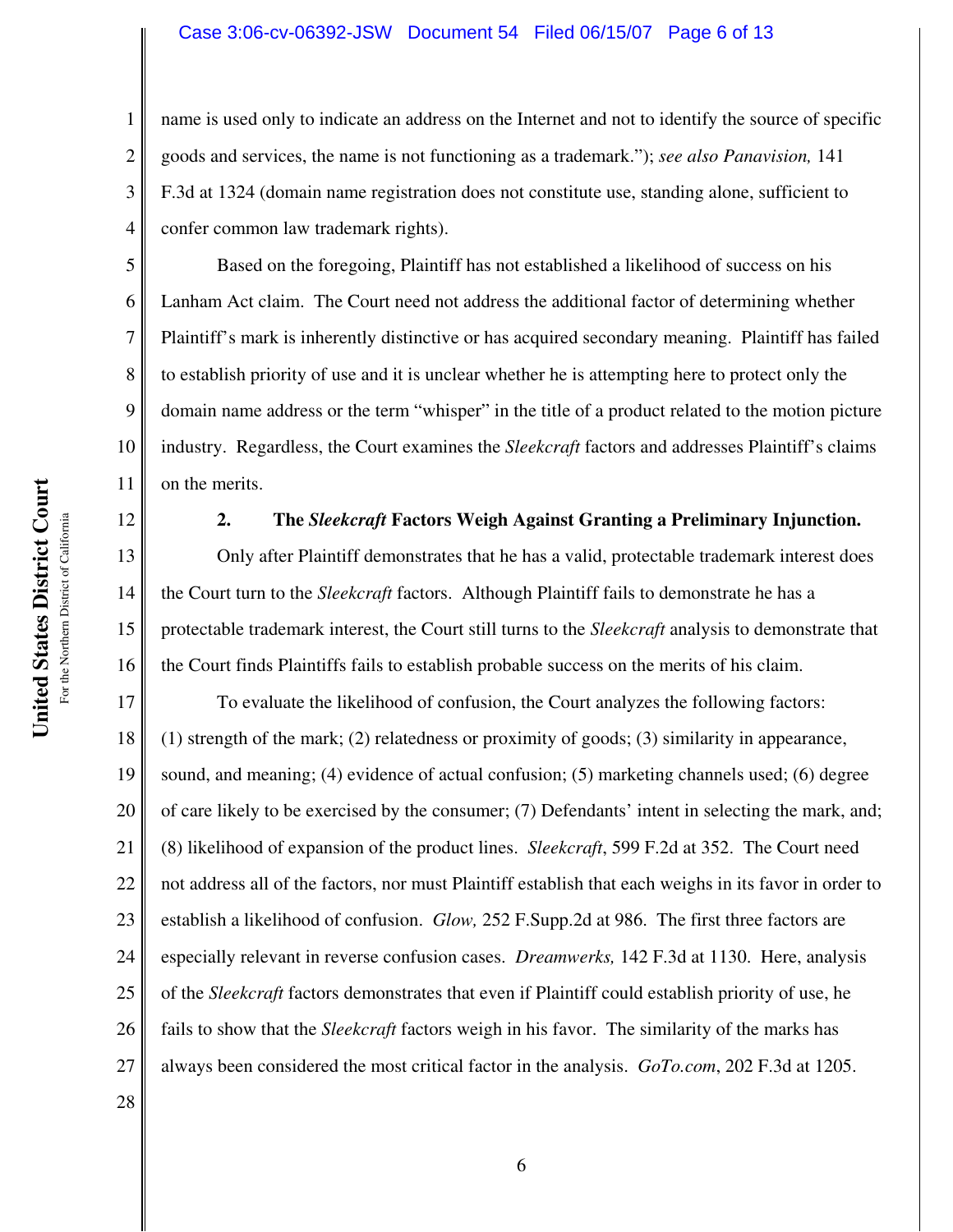**United States District Court** For the Northern District of California For the Northern District of California

United States District Court

1

2

3

4

**a. Similarity in Sound, Appearance and Meaning.**

In assessing the similarity of the marks, the Court must examine the sight, sound and meaning of the marks, keeping in mind that the similarities are more important than the differences. *Sleekcraft*, 599 F.2d at 351.

5 6 7 8 9 10 11 12 13 14 15 16 17 18 19 20 21 22 Plaintiff contends that the disputed marks share the initial word in common are and therefore, "effectively identical." (Motion at 14.) Plaintiff further argues that the likelihood of confusion is "further compounded by the fact that as a result of countless observations of people naturally abbreviating the phrase WHISPER OF THE BLUE to WHISPER and using both terms interchangeably." (*Id*. at 15.) In this regard, in addition to his own self-serving declaration, Plaintiff cites two declarations of co-workers who attest generally (and without foundation) that undisclosed "people" were abbreviating the WHISPER OF THE BLUE mark to WHISPER. (*See* Guichard Decl., ¶ 8; Declaration of Gene Prat, ¶ 4; Declaration of Melinda Daugherty, ¶ 3.) In addition, Plaintiff cites a number of cases in which the first, or dominant portion of the mark was sufficiently well-known and considered confusingly similar when used in another trademark. (*See* Motion at 14-15, citing *Century 21 Real Estate Corp. v. Sandlin*, 846 F.2d 1175, 1179 (9th Cir. 1988); *Sun Microsytems, Inc. v. Sunriver Corp.*, 1995 WL 390696, \*4 (N.D. Cal. 1995).) These cases stand for the limited proposition that there is a danger of customer confusion in instances where strong prominent marks, with distinctive dominant abbreviations, are adopted by a potential infringer. Regardless of the merit of the coworkers' general claims that people may abbreviate the title of Plaintiff's project, there is no evidence before the Court that Plaintiff's mark in this case has gained prominence or distinction by its first word.

23 24 25 26 27 In addition, consumers in the motion picture industry "expect a title to communicate a message about book or movie, but they do not expect it to identify the publisher or producer." *Mattel, Inc. v. MCA Records, Inc.*, 296 F.3d 894, 902 (9th Cir. 2002). Sophisticated consumers of motion pictures are unlikely to confuse the one-word title of a psychological horror film about the kidnapping of a seemingly innocent young boy who turns out to have unexpected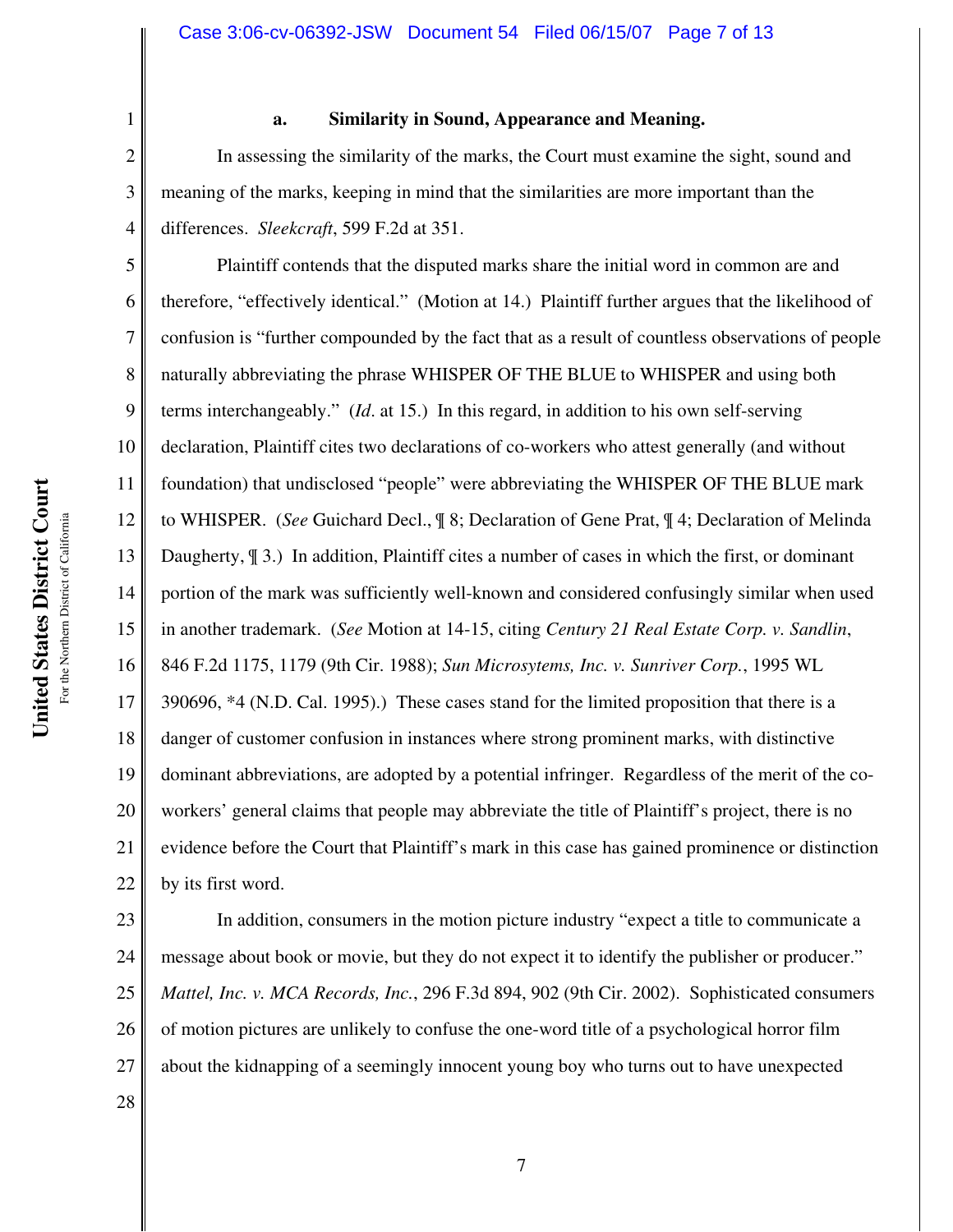1 2 powers of control with a multi-word website identifying a proposed and unproduced screenplay about an underwater pirate adventure.

4 Therefore, although there is similarity in the first word of the disputed marks, this factor weighs in favor of Defendants.

# 5

3

## **b. Strength of the Mark.**

6 7 8 9 10 11 12 13 14 15 16 17 18 In a reverse confusion case, the analysis of the strength of the mark focuses on the strength of the junior user's mark and the ability of the junior user's mark to overpower the senior user's mark. 3 J. McCarthy, *McCarthy on Trademarks and Unfair Competition*, section 23:10 (4th ed. 2004). Generally, film titles like WHISPER OF THE BLUE are descriptive and, hence, weak. *Morgan Creek Productions, Inc. v. Capital Cities/ABC,* No. CV-89-5463, 1991 WL 352619 at \*6 (C.D. Cal. October 28, 1991); *Orion Pictures Co., Inc. v. Dell Publishing Co., Inc.,* 471 F.Supp.392, 395-97 (S.D.N.Y. 1979). Here, Defendants' superior financial position enables them to strengthen their otherwise weak mark in the title WHISPER through advertising and marketing. In this way, Defendants have the ability to overpower Plaintiff's mark. Compared to Defendants, Plaintiff's marketing and advertising capabilities are drastically weaker, and consist mainly of Plaintiff in collaboration with a limited number of people, engaging on a "labor-intensive Internet marketing campaign to generate traffic" for the website. (*See* Guichard Decl., ¶ 17.)

19 20 21 22 23 24 25 26 27 28 The fact that Defendants may be able to overpower Plaintiff's mark, however, does not mean that this factor weighs in favor of Plaintiff. The WHISPER OF THE BLUE mark is conceptually weak due to the fact that the web-presence was launched just over a year and a half ago. Plaintiff's mark may be gaining strength, as evidenced by the fact that there were apparently 40,354 visits to whisperoftheblue.com website between August 9, 2006 and October 7, 2006. (*See* Guichard Decl., Ex. 5.) Despite this fact, there are several third party uses of the term "Whisper" or variations thereof in literary titles that reduce the chances of consumer confusion, and thus, weaken the mark. (*See* Declaration of Mary Ann Fortuna, ¶¶ 5-8, Ex. A). *See also* 2 J. Thomas McCarthy, *McCarthy on Trademarks and Unfair Competition*, § 11:88 (4th ed. 2004) ("evidence of extensive third-party use on a wide range of goods and services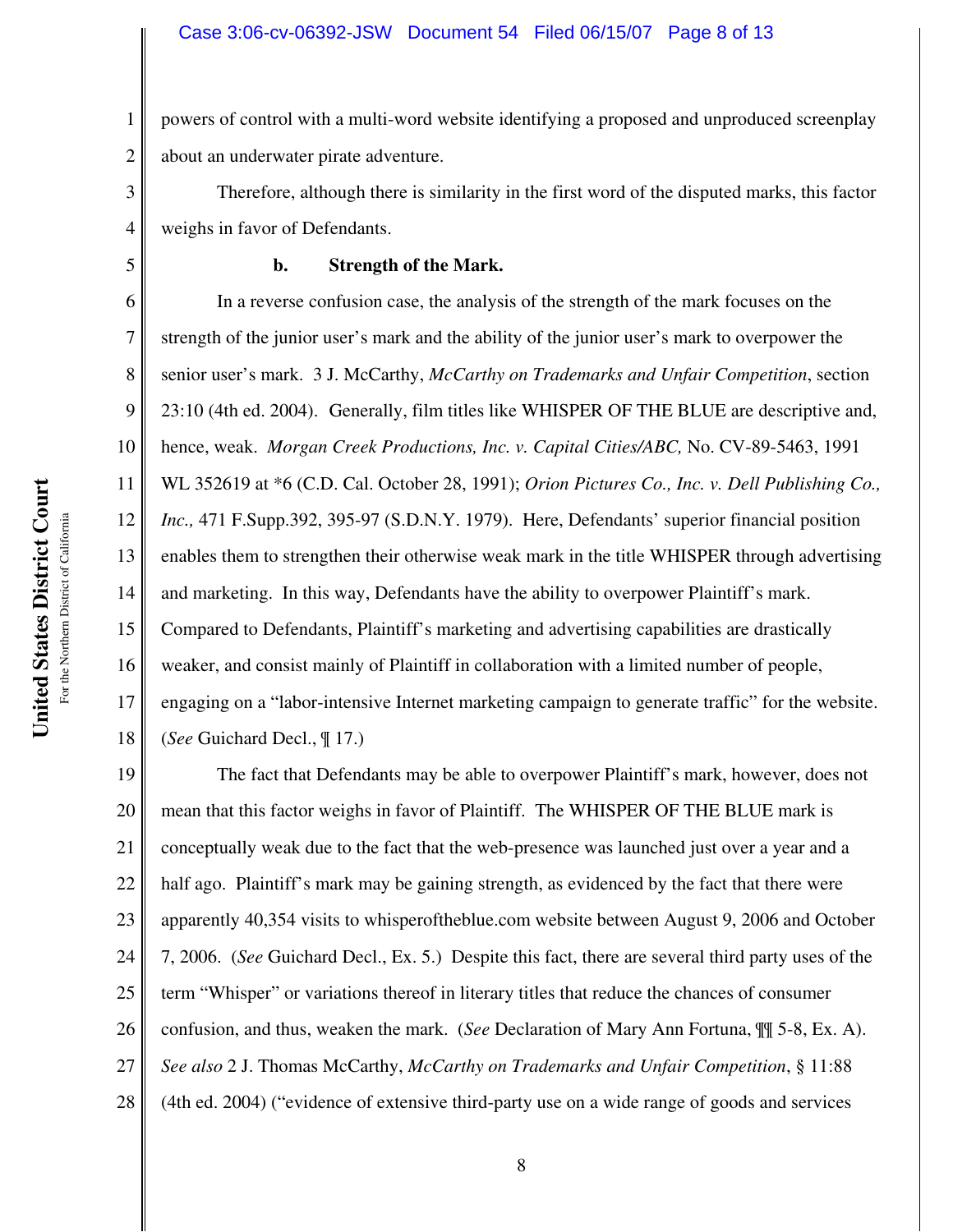1 2 3 does tend to weaken strength and narrow the scope of protection."). Taken together, and notwithstanding Defendants' ability to overpower Plaintiff's mark, the relative weakness of Plaintiff's mark reduces the chance of consumer confusion.

This factor therefore weighs in favor of Defendants.

## **c. Relatedness or Proximity of the Goods and Marketing Channels.**

The degree of competition and relatedness of the two users' goods or services is relevant to whether the reasonably prudent consumer will be confused by similar marks. The danger of consumer confusion is enhanced when goods are related or complementary. *E. & J. Gallo Winery v. Gallo Cattle Co.*, 967 F.2d 1280, 1291 (9th Cir. 1992). To the extent that Plaintiff and Defendants are in the business of creating and producing films, the parties operate in same industry and potentially compete with one another. However, the relatedness or proximity of the goods diverges upon closer examination of each party's mark. Plaintiff maintains that he is not seeking trademark protection in the title of his screenplay (*see* Reply at 3), but only that his mark relates to his "whisperoftheblue.com" web-presence, which encompasses a combination of goods (the WHISPER OF THE BLUE screenplay and related information) and services (*e.g.,* the submersible and related diving experiences offered).

17 18 19 20 21 22 23 Defendants' mark is limited to the title of their film. While Defendants may promote their film through a website, there is no indication that they offer, or intend to offer, the same type of "web-presence" that represents the central premise underlying Plaintiff's mark. In fact, according to Defendants' counsel at oral argument on this motion, Defendants' film will not be marketed by means of a website with the title, Whisper, in it. In short, the goods and services associated with the marks are not closely related such that consumers would likely be confused. Based on the foregoing, the Court finds that this factor weighs in favor of Defendants.

24

4

5

6

7

8

9

10

11

12

13

14

15

16

## **d. Evidence of Actual Confusion.**

25 26 27 28 Under the Lanham Act, "the ultimate test is whether the public is likely to be deceived or confused by the similarity of the marks." *Two Pesos, Inc. v. Taco Cabana, Inc*., 505 U.S. 763, 780 (1992). Likelihood of confusion exists when customers viewing the mark would probably assume that the product is associated with the course of a different product identified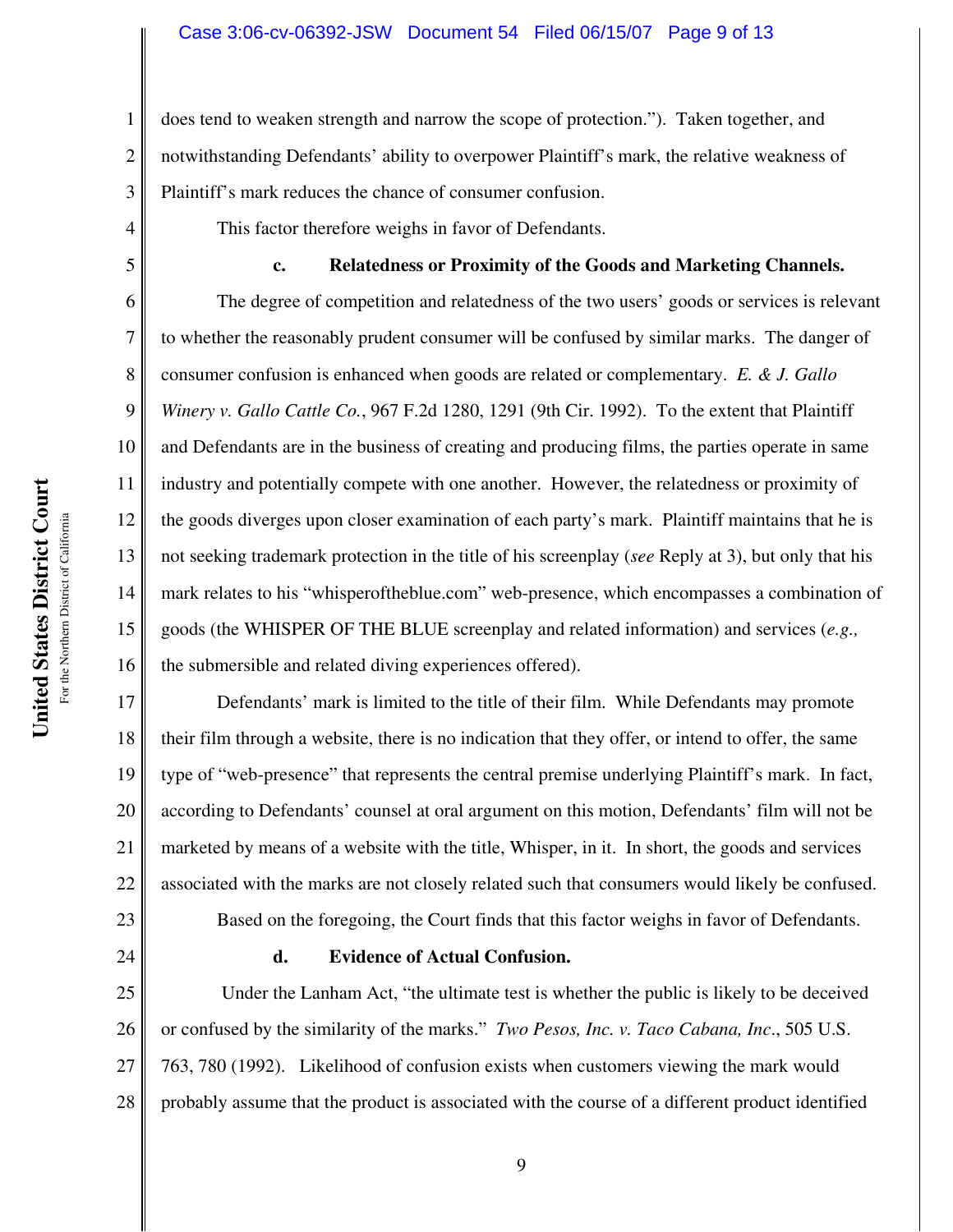#### Case 3:06-cv-06392-JSW Document 54 Filed 06/15/07 Page 10 of 13

2 3 4 5 6 7 8 by a similar mark. *Fuddruckers, Inc. v. Doc's B.R. Others, Inc*., 826 F.2d 837, 845 (9th Cir. 1987). Evidence of actual confusion is persuasive proof that future confusion is likely. *Id.*  While "[e]vidence that the use of the two marks has already led to confusion is persuasive proof that future confusion is likely," the converse is not true. *Sleekcraft,* 599 F.2d at 352. Indeed, even where a plaintiff files suit before the defendant began using the allegedly infringing mark, the court may nevertheless find for the plaintiff. *GoTo.com*., 202 F.3d at 1208, citing *Brookfield Communications, Inc. v. West Coast Entertainment Corp.*, 174 F.3d 1036, 1060 (9th Cir. 1999).

9 10 11 12 13 Plaintiff does not proffer evidence of actual confusion. Instead, he maintains that at preliminary injunction, there is no requirement that he provide evidence of actual confusion. It is not necessary that Plaintiff show actual confusion to obtain a preliminary injunction in this circuit. *See Cooper v. Revolution Records, Inc*., 1997 WL 196650, \*5 (9th Cir. 1997), citing *Academy of Motion Picture Arts,* 944 F.2d 1446, 1456 (9th Cir. 1991).

14 15 16 17 18 19 20 21 22 During oral argument on this motion, in an effort to establish possibility of confusion, Plaintiff introduced an exhibit consisting of a number of Google searches he had conducted using the terms "whisper underwater production," "whisper underwater actors," and "whisper underwater 'feature film.'" (Plaintiff's Ex. 1.) The searches pulled up listings that included both the website for Plaintiff's proposed film project and other information and listing with reference to Defendants' upcoming motion picture. However, the search is not probative as the search function calls up any internet listing with the search terms, including any motion picture with the search words in the same listing. The searches are far too broad and not probative as to likelihood of confusion. There is no evidence of actual or likelihood of confusion in the record.

23 24 25 Having determined that the foregoing *Sleekcraft* factors weigh in favor of Defendants, it is not necessary to evaluate the remaining factors. Based on the foregoing analysis, Plaintiff's motion for a preliminary injunction under the Lanham Act is DENIED.

26 27 28 **C. Plaintiff Fails to Demonstrate a Likelihood of Success on his Section 17200 Claims.** At oral argument on this motion, Plaintiff maintained that he claims Defendants violated California Business and Professions Code section 17200 for unlawful business practices for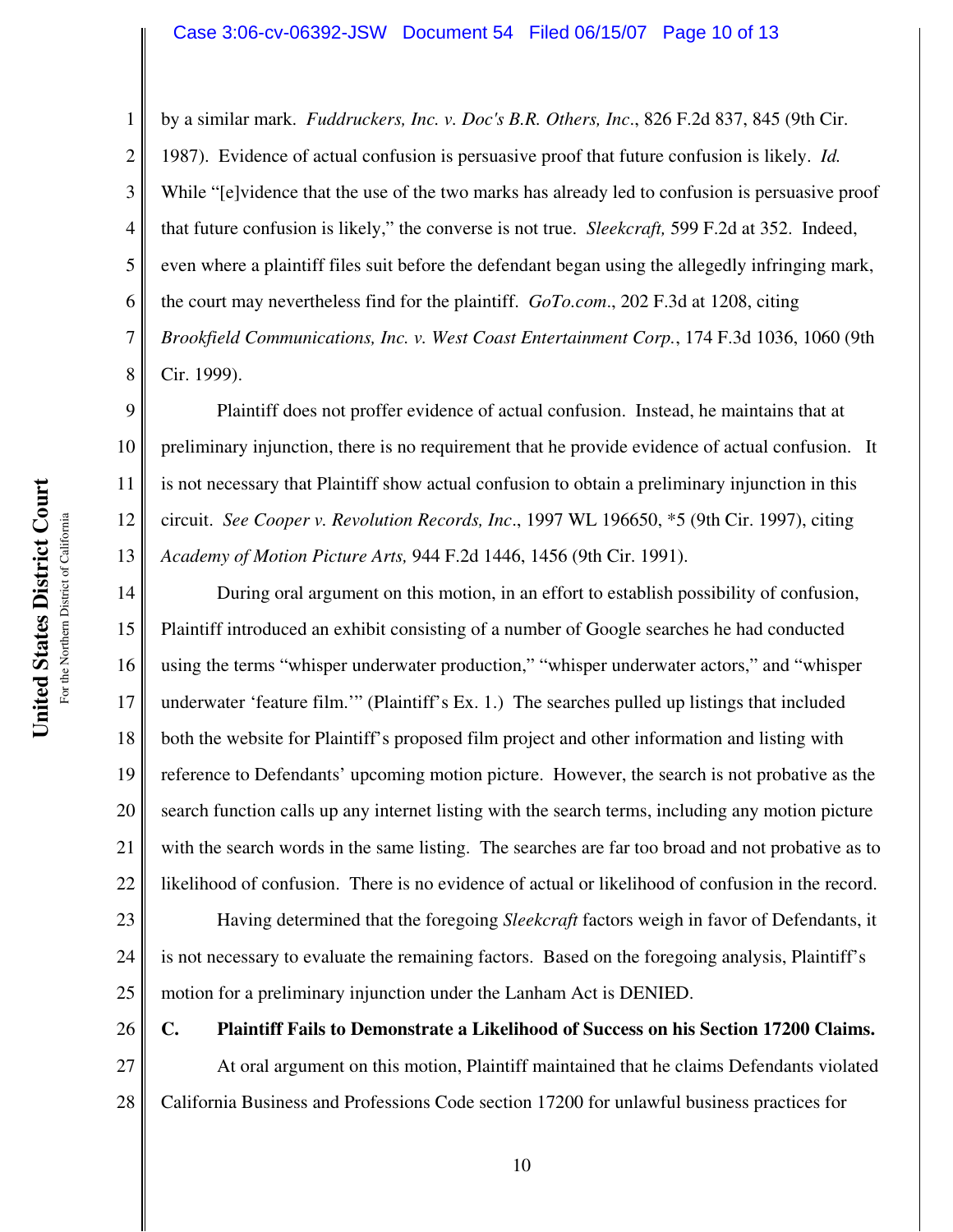## Case 3:06-cv-06392-JSW Document 54 Filed 06/15/07 Page 11 of 13

13 16 their alleged conduct in violation of the Lanham Act, and for unfair business practices for effectively erecting a barrier to entry and excluding competitors from the theatrical motion picture market by registering titles with a central title registration bureau made up of six major producers and distributors of motion pictures. The Court does not find that the allegations of Defendants' conduct amounts to a likely violation of the Lanham Act. With regard to the allegations of unfair business practices, the essence of Plaintiff alleges that, by reason of their use and registration of the title "Whisper" before the Title Registration Bureau ("TRB"), Defendants preclude the production and distribution of motion pictures by small, independent film makers because of the restriction on the use of registered titles. However, the TRB Rules only manage, among its own members, the priority of rights allotted to the users of various titles for motion pictures. The Court notes that the TRB Rules grant priority of rights similar, but not identical to, trademark rights, which, as a matter of law, do not harm competition in the market associated with the mark. *See Clorox Co. v. Sterling Winthrop, Inc.*, 117 F.3d 50, 56 (2d Cir. 1997) (holding that a trademark is, by its nature, non-exclusionary. And "does not confer a legal monopoly on an good or idea; it confers rights to a name only."); *see also California Packing Corp. v. Sun-Maid Raisin Growers of California*, 165 F. Supp. 245, 250-51 (S.D. Cal. 1958) (holding that private agreement limiting use of a certain mark does not prevent competitor from engaging in competitive production and sales in the market, but only restricts the use of the name, and therefore does not raise antitrust concerns).

20 21 Plaintiff fails to show a probability of success on his claim for violation of California Business and Professions Code section 17200.

## 22

1

2

3

4

5

6

7

8

9

10

11

12

14

15

17

18

19

## **D. Plaintiff Cannot Establish Irreparable Harm.**

23 24 25 26 27 28 Plaintiff fails to demonstrate that he will be irreparably harmed if the Court does not enter a preliminary injunction enjoining Defendants from using the title "Whisper." Plaintiff contends that irreparable harm is presumed as a matter of law because there is always irreparable injury where there is an infringement of a valid trademark. (*See* Motion at 7, citing *GoTo.com*, 202 F.3d at 1204.) However, because the Court has not found likelihood of trademark infringement, such a presumption does not follow. *See Wham-O v. Paramount*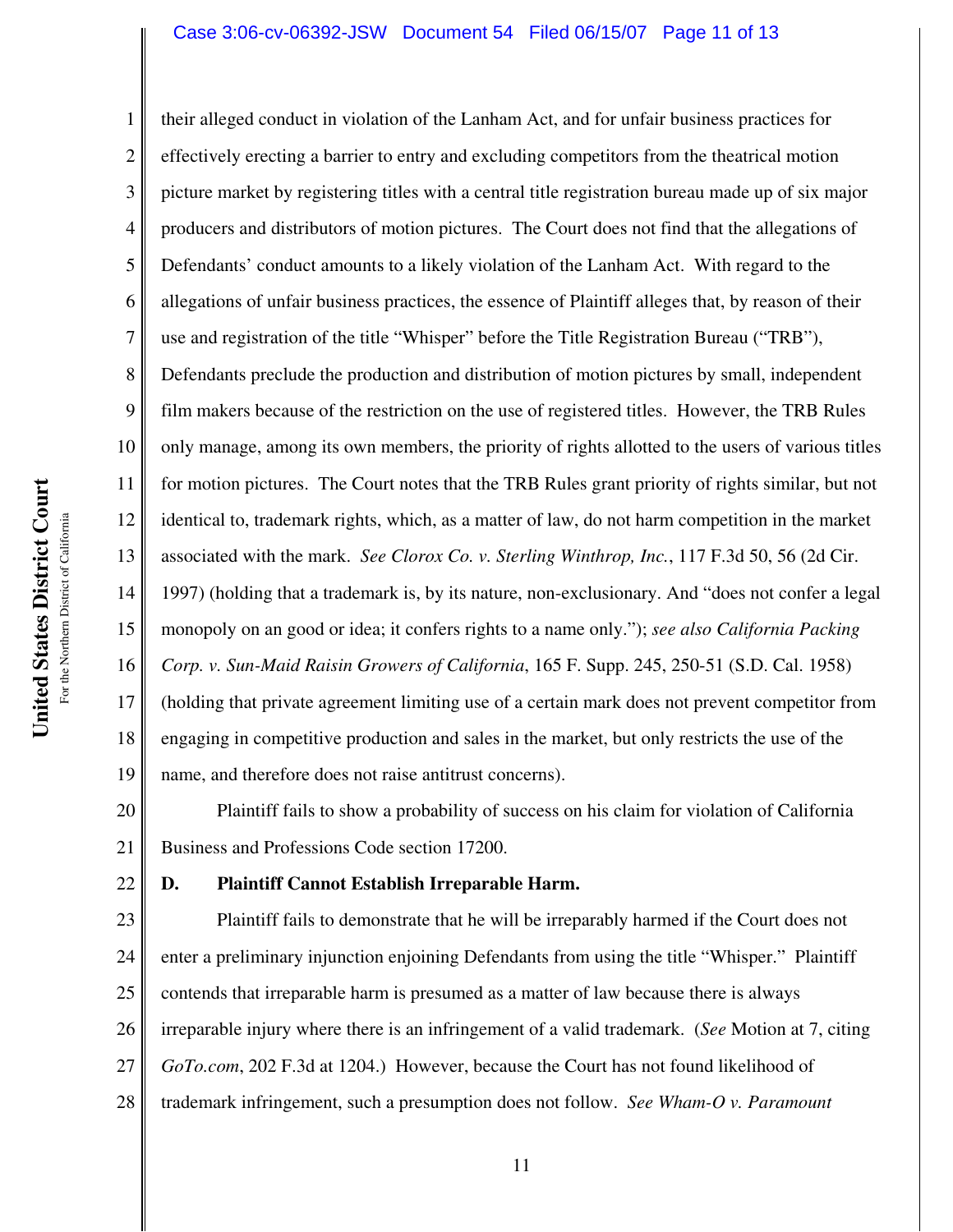*Pictures Corp.*, 286 F. Supp. 2d 1254, 1264 (N.D. Cal. 2003) ("[b]ecause plaintiff has not established a likelihood of success on the merits, moreover, plaintiff is not entitled to a presumption of irreparable injury.")

4 5 6 7 8 9 10 11 12 13 14 15 16 17 18 19 20 21 22 23 24 25 In the alternative, Plaintiff contends that he will suffer irreparable harm if an injunction is not entered because Defendants' widespread use of the similar mark "will effectively and permanently destroy Plaintiff's WHISPER OF THE BLUE mark, and thereby destroying the WHISPER OF THE BLUE web presence" because: (1) Plaintiff's mark "cannot blossom into its full commercial potential and is effectively foreclosed from its natural zone of expansion"; (2) the goodwill in Plaintiff's mark will be destroyed if "Whisper" is unsuccessful; (3) Defendants' marketing campaign "will launch a literal tidal wave of publicity that will drown Plaintiff's mark and all goodwill"; (4) Plaintiff's business model is based upon the central premise creating a synergy between the WHISPER OF THE BLUE web presence and the WHISPER OF THE BLUE film project; (5) without the web presence, Plaintiff will lose his only path to marketing his "offerings"; (6) without the cachet of the WHISPER OF THE BLUE theatrical motion picture, he will not be able to attract talented people, sponsors and investors to work with him; and (7) Plaintiff has already invested precious limited resources into his unique brand identity. (*See* Motion at 8-9.) The irreparable injuries cited, however, are speculative because Plaintiff has not yet commenced production of his film. *Carribbean Marine Servs. Co. v. Baldridge,* 844 F.2d 668, 674 (9th Cir. 1988) ("Speculative injury does not constitute irreparable injury sufficient to warrant granting a preliminary injunction.") He identifies no lost customers, talent, financing, or goodwill as a result of Universal's release of "Whisper" to warrant granting injunctive relief. The evidence presented in connection with his motion demonstrates that due to the differences in the marks and the goods and services related thereto, the fate of Plaintiff's web-presence is not tied to the success or failure of Defendants' film production, "Whisper."

United States District Court **United States District Court** For the Northern District of California For the Northern District of California

26

27

28

1

2